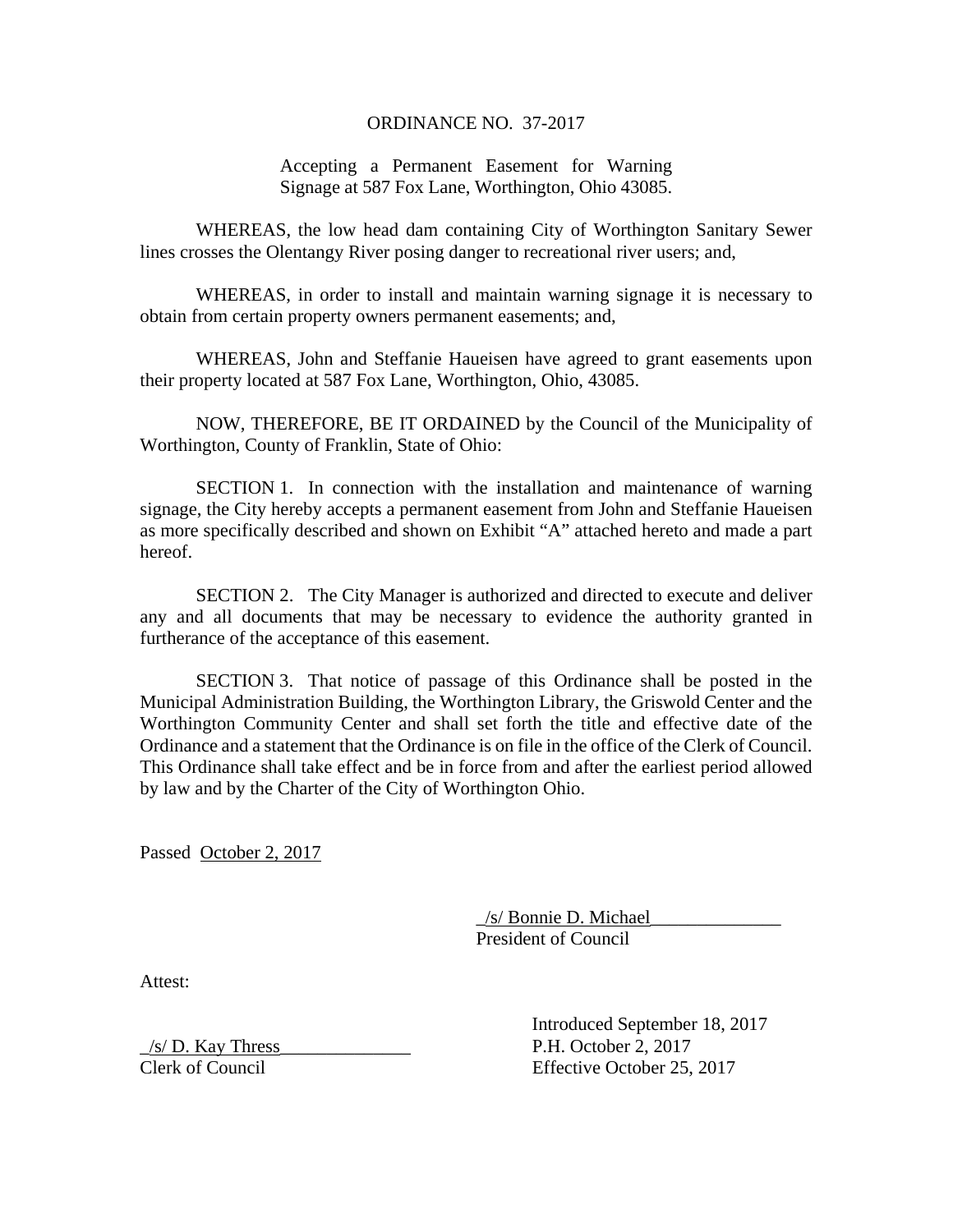## **DEED OF EASEMENT** (Warning Sign)

STEFFANIE W. HAUEISEN AND JOHN L. HAUEISEN, husband and wife (collectively "Grantor") with a mailing address of 587 Fox Lane, Worthington, Ohio 43085, for good and valuable consideration paid by the City of Worthington, Ohio, an Ohio municipal corporation ("Grantee"), receipt of which is hereby acknowledged, hereby grants to Grantee, its successors and assigns forever, a perpetual easement in, on, through, over and across the following described "Easement Area", which is situated on the Grantor's real property described in the attached Exhibit "A", which is hereby incorporated herein by reference (the "Grantor's Property"), for the purpose of installing, improving, repairing, maintaining, removing or replacing from time to time a warning sign related to the nearby river dam and related appurtenances thereto (the "Sign").

The "Easement Area" shall be a strip of Grantor's Property across the entire Western boundary of Grantor's Property, with such strip being five (5) feet above (east of) the high water line of the Olentangy River as it abuts Grantor's Property (as determined by Grantee) and within approximately 20 feet of south property line of Grantor's Property.

This Easement shall include reasonable rights of ingress and egress over other adjacent portions of the Grantor's Property, as reasonably necessary for access in connection with the use and enjoyment of the rights granted under this Easement.

Grantor claims title to Grantor's Real Property by deed recorded in Instrument Number 200301170017839 of the records of the Recorder of the County of Franklin, State of Ohio.

Grantor and Grantee understand and hereby agree that all terms and conditions contained herein shall be effective and binding upon the parties and their respective successors and assigns.

Grantor hereby releases and discharges Grantee, City of Worthington, Ohio, from further claims for just compensation pursuant to Ohio Constitution, Article I, Section 19, resulting from this easement grant or the installation and maintenance of the Sign. However, this release and discharge does not absolve Grantee, its employees, agents, representatives or contractors from liability for damages adjudged to have been caused by the culpable negligence of Grantee, its employees, agents, representatives or contractors during the installation and maintenance of the Sign. Notwithstanding the foregoing, Grantee does not waive any governmental immunity or defenses which it may have, and the foregoing shall not be construed in any manner which results in the waiver or denial of any such governmental immunity or defenses.

Grantee, as soon as is practicable after all entries made pursuant to the rights granted herein, shall cause the restoration of the Easement Area by returning the Easement Area to its former grade and restoring the surface area to its former condition as nearly as is reasonably practicable, but subject to all other terms and conditions contained herein.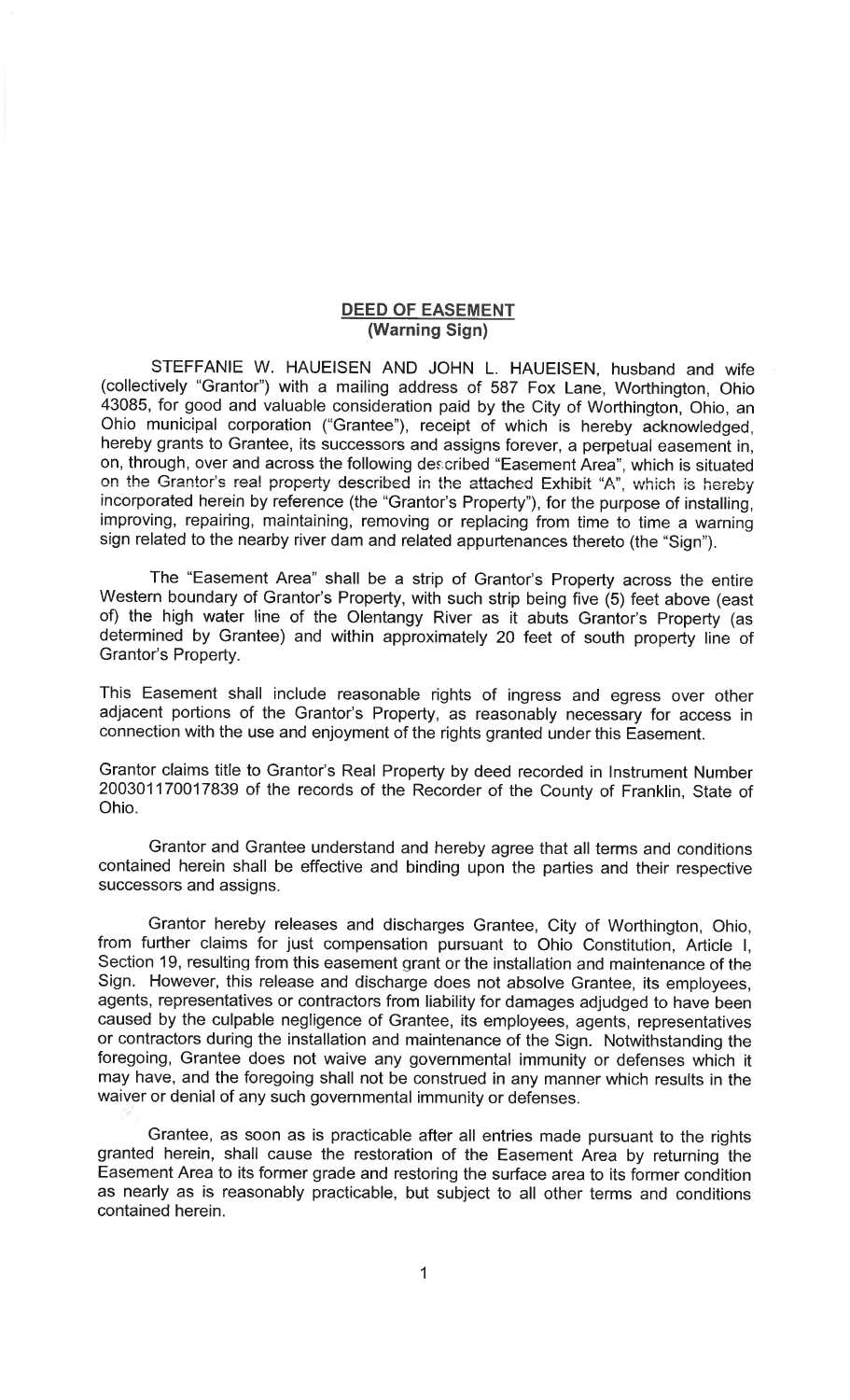The Easement rights granted herein are "exclusive" as to Grantee's rights hereunder, except as to Grantor (as set forth herein) and any previously granted rights of record. Grantor shall continue to have the full use and enjoyment of, and the obligation to maintain, the surface of the Easement Area, subject to and in conjunction with the Easement created hereunder, and provided that Grantor shall not take any actions within the Easement Area which would interfere with the rights created hereunder to use and enjoy the Easement and the Sign. Specifically, Grantor shall not cause or allow to be constructed any permanent building, structure, facility or improvement which in any way impairs the use or interferes with the installation, improvement, maintenance, repair, removal, or replacement of the Sign or access thereto. If Grantor makes any permanent or temporary improvements in or upon the subject exclusive Easement Area, save those exceptions above, Grantor shall assume the risk of such improvements being damaged or destroyed by Grantee's subsequent entries made for the purposes granted herein, and Grantee, its employees, agents representatives and contractors, shall not be liable for any damage or destruction of such Grantor's improvements during the good faith exercise of Grantee's rights herein.

Grantor hereby covenants with Grantee that Grantor has good title to Grantor's Property and has the full right and power to grant this Deed of Easement.

TO HAVE AND TO HOLD the Easement Area and the Easement rights unto Grantee, City of Worthington, Ohio, its successors and assigns forever, for the uses and purposes hereinbefore described.

IN WITNESS WHEREOF, Grantor has caused this Deed of Easement to be executed and subscribed this  $30^\circ$  day of Hugust  $, 2017.$ 

**GRANTOR:** 

STATE OF OHIO,

**COUNTY OF FRANKLIN** 

The foregoing instrument was acknowledged before me this  $\frac{30}{20}$  day of UCot 1. 2017 by Steffanie W. Haueisen and John L. Haueisen, husband and wife.

 $-11 - 2018$ **Commission Expiration:** 

This instrument prepared by:

Steven P. Elliott, Esq. Baker & Hostetler, LLP 200 Civic Center Drive, Suite 1200 Columbus, Ohio 43215  $(614)$  462-2672

**Notary Public** 



SANDY H. CHILEK NOTARY PUBLIC, STATE OF OHIO My Commission Expires 4/11/2018

611215579.1